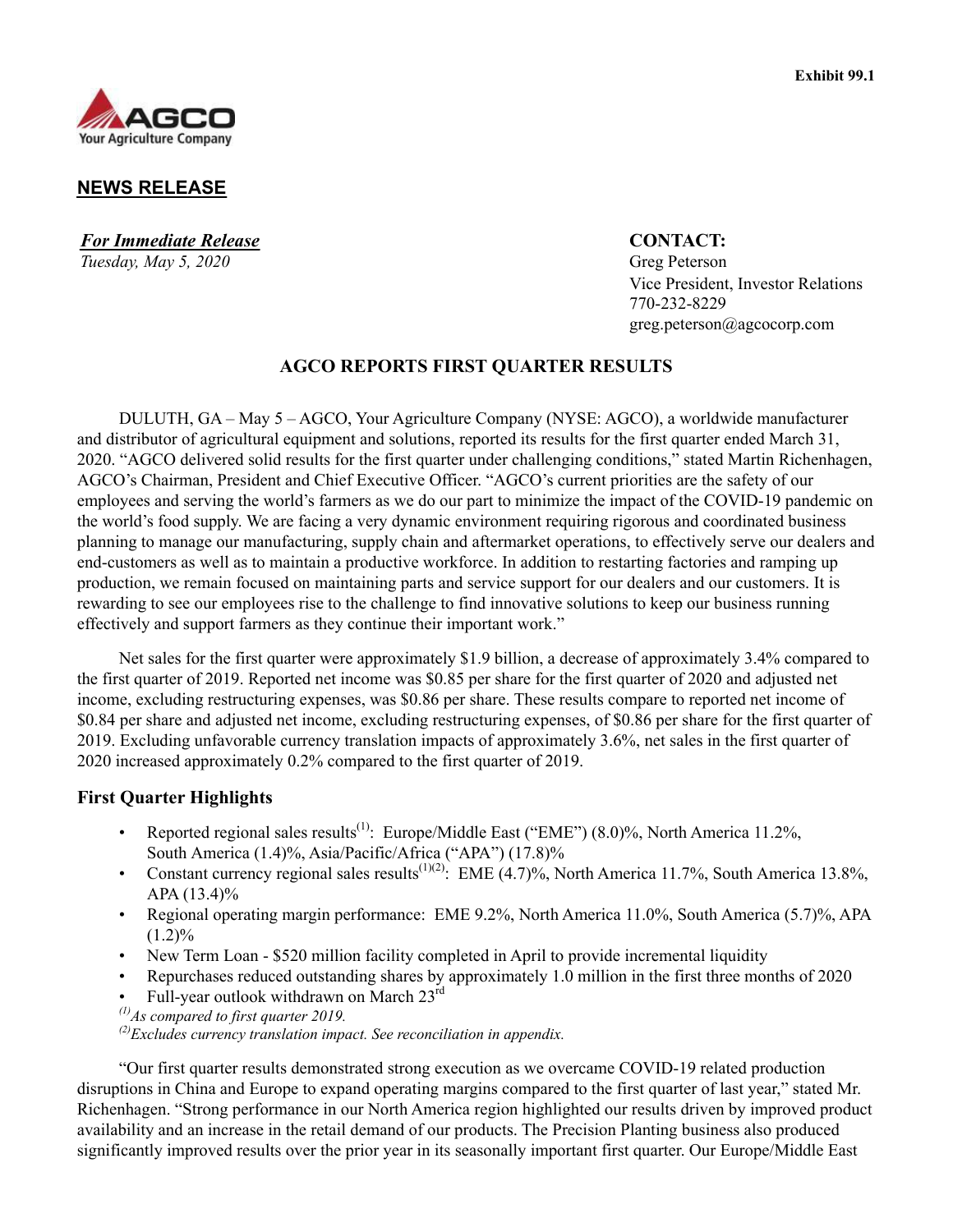region results remained solid but were impacted by production interruptions late in March despite a strong order board. In April, we also added over \$500 million in liquidity with the completion of a new term loan facility."

## **Operations Update**

In most areas, AGCO's business has been deemed essential, thereby allowing the company to maintain operations. However, production has been severely impacted by component supply availability, particularly during late March and throughout April, which has directly impacted sales levels. The affected plants all resumed production in late April, and all but one of AGCO's major production facilities are currently operational. The ability to maintain full-time production remains uncertain for the foreseeable future due to potential supply chain constraints, workforce limitations, safety equipment availability and government restrictions. To date, AGCO's regional production was impacted as follows:

- China production was suspended early in the first quarter; now producing near normal levels.
- All major European factories suspended production in late March through most of April, with production currently resumed with one exception; Suolahti Finland facility suspended production as of April 30 due to a supplier fire with restart date expected in June. Summer maintenance and vacation shutdown period are planning to be pulled forward to increase production capacity for the balance of the year.
- Primary South American factories production suspended during the majority of April with restart dates in late April.
- North American factory production maintained with no interruption. Capacities are limited in some cases due to workforce constraints.

"I am very proud of the considerable effort given by the AGCO team to secure components from our supply chain partners and to develop protocols for safe working conditions in order to support our customer's requirements," continued Mr. Richenhagen.

## **Market Update**

### *Industry Unit Retail Sales*

|                                            | <b>Tractors</b>                  | <b>Combines</b>                  |
|--------------------------------------------|----------------------------------|----------------------------------|
| Three Months Ended March 31, 2020          | Change from<br>Prior Year Period | Change from<br>Prior Year Period |
| North America <sup>(1)</sup>               | $(6)\%$                          | $(22)\%$                         |
| South America                              | $(8)\%$                          | (27)%                            |
| Western Europe <sup><math>(2)</math></sup> | $(4)\%$                          | (17)%                            |

(1) *Excludes compact tractors.*

(2) *Based on Company estimates.*

The COVID-19 pandemic is projected to have minimal impact on global crop production. Most farm operations, which generally have been deemed essential, are working at normal levels. Soybeans and other crops are being harvested in the Southern Hemisphere, fields are being planted in the Northern Hemisphere and farm equipment is being used intensively in most regions. However, the consumption of grain for food, fuel and livestock feed is being negatively impacted by the economic constraints caused by the pandemic. As a result, grain inventories are expected to increase in 2020, and soft commodity prices have trended significantly lower in the first quarter.

North American industry retail sales decreased in the first three months of 2020 compared to the same period in 2019. Sales of low horsepower tractors softened, while demand for high horsepower tractors was relatively stable. While the need to replace a relatively aged fleet remains, lower commodity prices and a cautious farmer sentiment are also influencing equipment demand. The recently announced \$16 billion CV-19 Aid Package by the USDA for U.S. farmers and livestock producers could offset some of the impact of lower commodity prices. Industry retail sales in Western Europe decreased modestly in the first three months of 2020. Market demand was weakest in Spain and Italy but was mitigated by growth in Germany. Dry weather across much of Western Europe is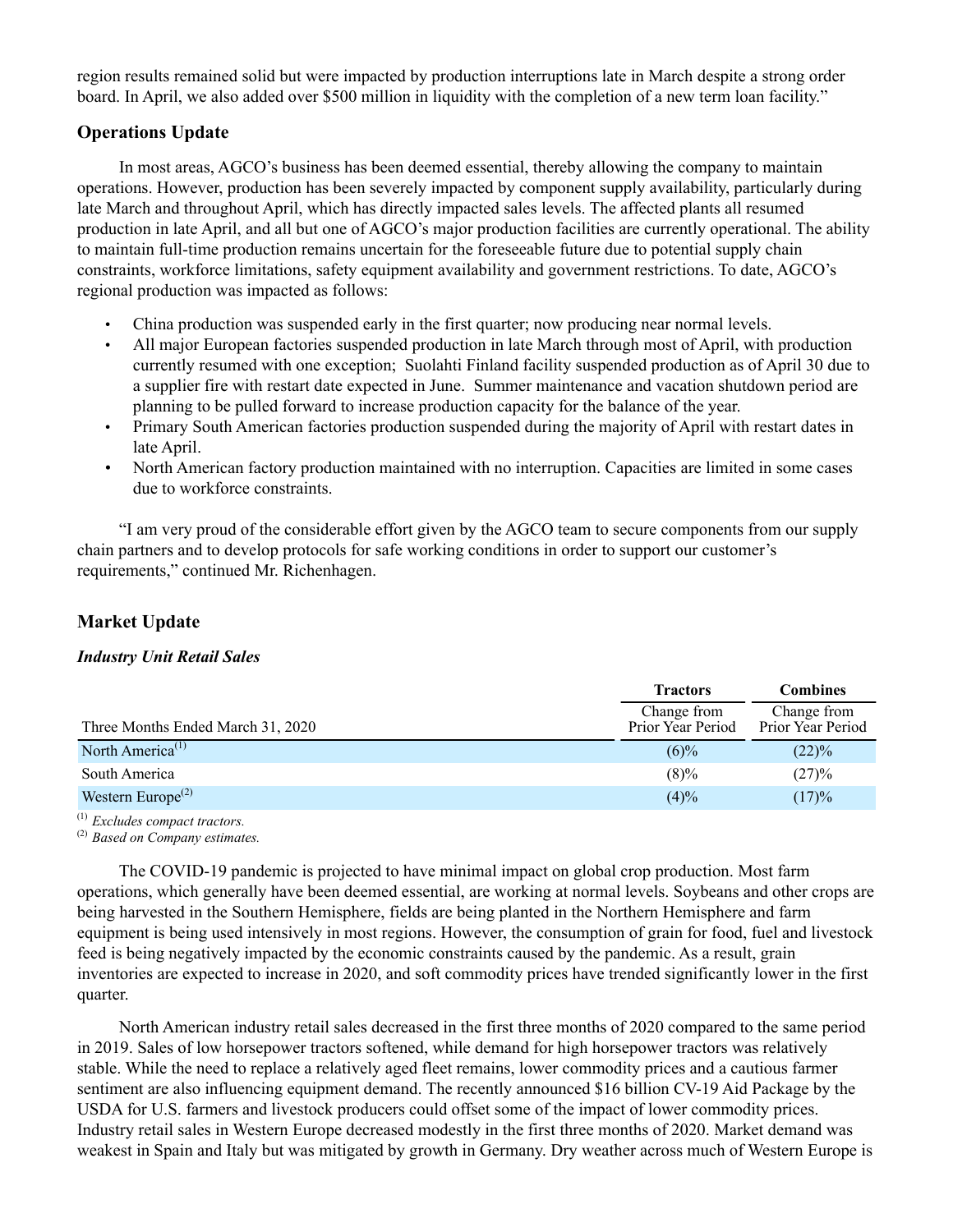negatively impacting the development of the winter wheat crop, limiting production estimates. Conversely, stronger grain export demand and supportive wheat prices project to favorable farm economics for Western European farmers. European dairy and livestock fundamentals are mixed. Milk prices have come under pressure as demand is being negatively impacted by the effects of the pandemic, while strong pork exports are supporting pork prices. Industry retail sales in South America decreased during the first three months of 2020, with most of the decline in markets outside of Brazil. While the benefit of a strong first crop in Brazil and Argentina as well as favorable exchange rates are supporting relatively positive economics, farmers are exhibiting a cautious approach to equipment purchases due to the current economic and political environment. Mr. Richenhagen added, "While the effects of the COVID-19 pandemic will impact demand in 2020, there are promising indicators that the agricultural equipment industry is relatively resilient. Although our production has been reduced in some geographic areas, we continue to aggressively support retail sales activity in our global markets."

## **Regional Results**

### *AGCO Regional Net Sales (in millions)*

| Three Months Ended March 31, | 2020        |          | 2019    | $%$ change<br>from $2019$ | $%$ change<br>from $2019$ due<br>to currency<br>translation $(1)$ | $%$ change<br>excluding<br>currency<br>translation |
|------------------------------|-------------|----------|---------|---------------------------|-------------------------------------------------------------------|----------------------------------------------------|
| North America                | \$<br>551.9 | \$.      | 496.2   | $11.2\%$                  | $(0.5)\%$                                                         | 11.7%                                              |
| South America                | 153.9       |          | 156.1   | $(1.4)\%$                 | $(15.2)\%$                                                        | 13.8%                                              |
| Europe/Middle East           | 1,113.3     |          | 1,210.6 | $(8.0)\%$                 | $(3.3)\%$                                                         | $(4.7)\%$                                          |
| Asia/Pacific/Africa          | 109.2       |          | 132.9   | $(17.8)\%$                | (4.4)%                                                            | $(13.4)\%$                                         |
| Total                        | 1.928.3     | <b>S</b> | 1,995.8 | $(3.4)\%$                 | $(3.6)\%$                                                         | $0.2\%$                                            |

 $(1)$  See appendix for additional disclosures.

#### *North America*

AGCO's North American net sales increased 11.7% in the first three months of 2020 compared to the same period of 2019, excluding the negative impact of currency translation. Increased sales of high horsepower tractors, Precision Planting equipment and hay equipment accounted for most of the increase. Income from operations for the first three months of 2020 improved approximately \$30.3 million compared to the same period in 2019. The benefit of higher sales and a richer mix of products, as well as cost control initiatives contributed most of the increase.

### *South America*

Net sales in the South American region increased 13.8% in the first three months of 2020 compared to the first three months of 2019, excluding the impact of unfavorable currency translation. Loss from operations in the first three months of 2020 was relatively flat compared to the same period in 2019. The South America results reflect low levels of industry demand and company production, as well as unfavorable cost impacts associated with newer product technology into our Brazilian factories.

### *Europe/Middle East*

AGCO's Europe/Middle East net sales decreased 4.7% in the first three months of 2020 compared to the same period in 2019, excluding unfavorable currency translation impacts. Sales declines were driven primarily by lost production caused by the impacts from COVID-19 crisis. Income from operations dropped approximately \$25.4 million for the first three months of 2020, compared to the same period in 2019, due to lower sales and production as well as the costs associated with factory closures.

### *Asia/Pacific/Africa*

Asia/Pacific/Africa net sales decreased 13.4%, excluding the negative impact of currency translation, in the first three months of 2020 compared to the same period in 2019. Sales were weakest in Africa and Asia. Income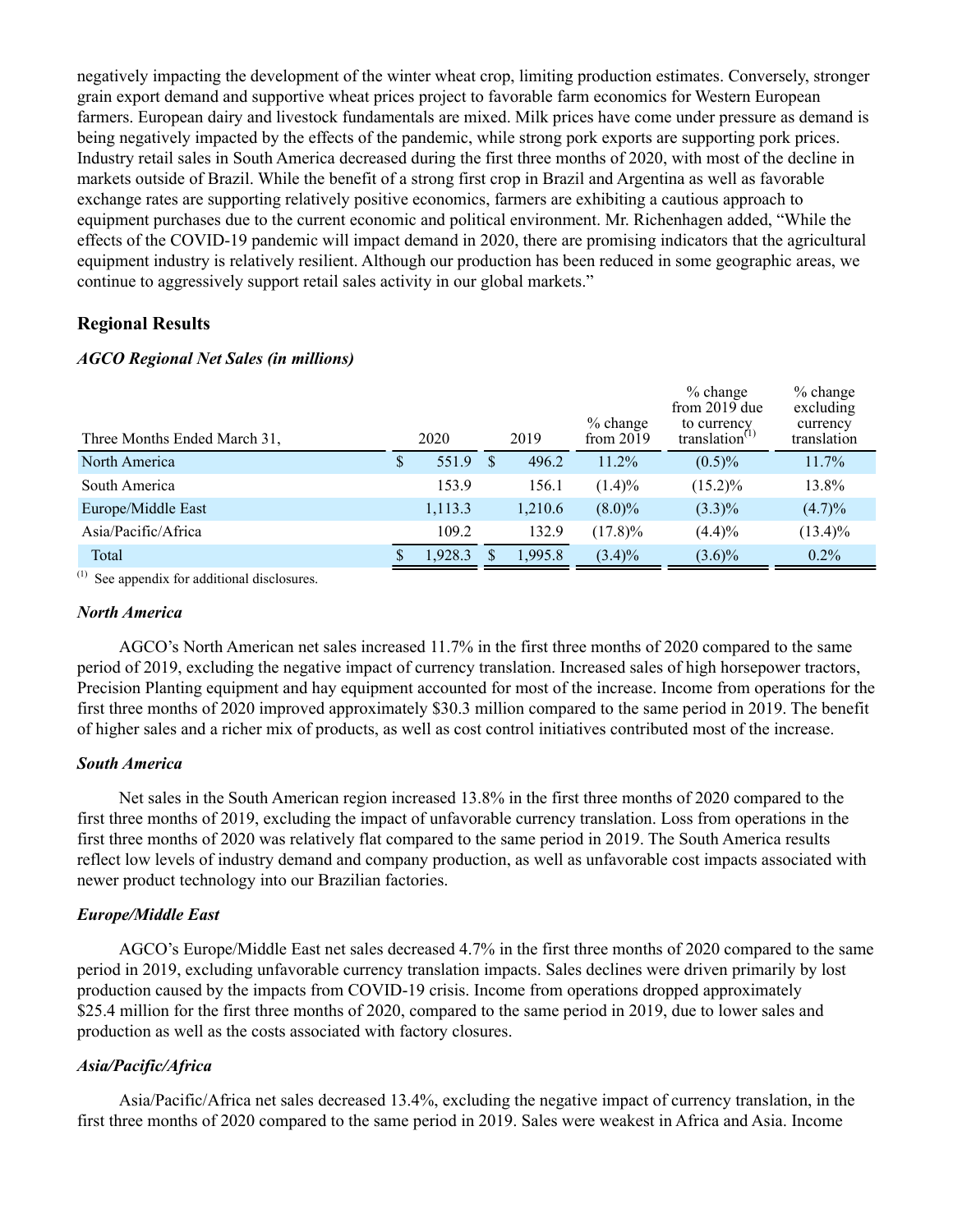from operations reduced by approximately \$4.7 million in the first three months of 2020, compared to the same period in 2019, due to lower sales and production.

### **Liquidity Update**

On April 9, 2020, AGCO completed a new term loan facility that provided approximately \$520 million of additional liquidity. Including the new facility, AGCO's total liquidity as of March 31, 2020, would have been approximately \$1.2 billion consisting of cash of approximately \$387 million and available borrowing capacity of approximately \$820 million. The liquidity position is expected to reduce during the second quarter due to seasonal requirements and the impact of factory shutdowns. However, the Company is confident it has sufficient available liquidity provided that the length and severity of the pandemic on the Company's operations are not more significant than currently estimated. During the first quarter, AGCO completed share repurchases of approximately \$55 million. During this period of uncertainty, the Company is closely managing costs as well as cash expenditures and has suspended further share repurchases. At this time, the Company expects to maintain the payment of its quarterly dividend.

### **Outlook**

Given the uncertainty caused by the COVID-19 pandemic, AGCO withdrew all guidance for its 2020 results on March 23, 2020. A considerable amount of uncertainty remains for the balance of 2020 relating to industry demand, production constraints and other impacts of the pandemic. AGCO's focus is on employee safety, serving customers and operating as effectively as possible under these challenging conditions.

\* \* \* \* \*

AGCO will host a conference call with respect to this earnings announcement at 10:00 a.m. Eastern Time on Tuesday, May 5, 2020. The Company will refer to slides on its conference call. Interested persons can access the conference call and slide presentation via AGCO's website at www.agcocorp.com in the "Events" section on the "Company/Investors" page of our website. A replay of the conference call will be available approximately two hours after the conclusion of the conference call for twelve months following the call. A copy of this press release will be available on AGCO's website for at least twelve months following the call.

\* \* \* \* \*

### **Safe Harbor Statement**

Statements that are not historical facts, including the projections of earnings per share, sales, industry demand, market conditions, commodity prices, currency translation, farm income levels, margin levels, investments in product and technology development, new product introductions, restructuring and other cost reduction initiatives, production volumes, tax rates and general economic conditions, are forward-looking and subject to risks that could cause actual results to differ materially from those suggested by the statements. The following are among the factors that could cause actual results to differ materially from the results discussed in or implied by the forward-looking statements.

- The COVID-19 pandemic has impacted our operations around the globe, particularly with respect to our supply chain's ability to meet our requirements on a timely basis and our ability to sustain manufacturing and parts distribution operations due to workforce availability and other restrictions. In addition, the pandemic has negatively impacted the demand for soft commodities, dairy and protein, which negatively impacts farm income as well as farmer sentiment. All of these factors have negative effects on the Company's sales and results of operations. To the extent these impacts continue, our results will be adversely effected.
- Our financial results depend entirely upon the agricultural industry, and factors that adversely affect the agricultural industry generally, including declines in the general economy, adverse weather, tariffs, increases in farm input costs, lower commodity prices, lower farm income and changes in the availability of credit for our retail customers, will adversely affect us.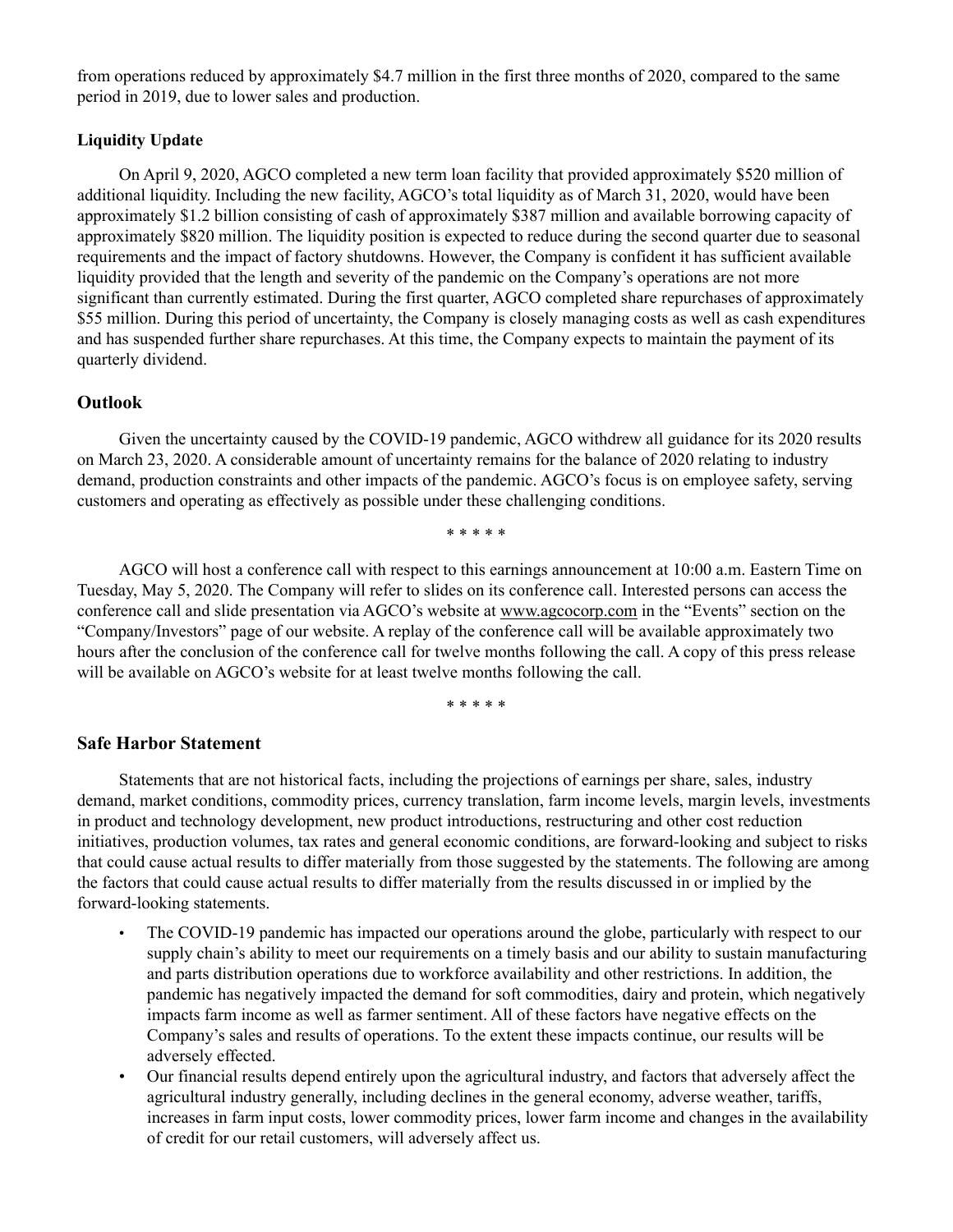- A majority of our sales and manufacturing take place outside the United States, and, many of our sales involve products that are manufactured in one country and sold in a different country, and as a result, we are exposed to risks related to foreign laws, taxes and tariffs, trade restrictions, economic conditions, labor supply and relations, political conditions and governmental policies. These risks may delay or reduce our realization of value from our international operations. Among these risks are the uncertain consequences of Brexit, Russian sanctions and tariffs imposed on exports to and imports from China.
- Most retail sales of the products that we manufacture are financed, either by our joint ventures with Rabobank or by a bank or other private lender. Our joint ventures with Rabobank, which are controlled by Rabobank and are dependent upon Rabobank for financing as well, finance over 50% of the retail sales of our tractors and combines in the markets where the joint ventures operate. Any difficulty by Rabobank to continue to provide that financing, or any business decision by Rabobank as the controlling member not to fund the business or particular aspects of it (for example, a particular country or region), would require the joint ventures to find other sources of financing (which may be difficult to obtain), or us to find another source of retail financing for our customers, or our customers would be required to utilize other retail financing providers. As a result of the recent economic downturn, financing for capital equipment purchases generally has become more difficult in certain regions and in some cases, can be expensive to obtain. To the extent that financing is not available or available only at unattractive prices, our sales would be negatively impacted.
- Both AGCO and our finance joint ventures have substantial accounts receivable from dealers and end customers, and we would be adversely impacted if the collectability of these receivables was not consistent with historical experience; this collectability is dependent upon the financial strength of the farm industry, which in turn is dependent upon the general economy and commodity prices, as well as several of the other factors listed in this section.
- We have experienced substantial and sustained volatility with respect to currency exchange rate and interest rate changes, which can adversely affect our reported results of operations and the competitiveness of our products.
- Our success depends on the introduction of new products, particularly engines that comply with emission requirements, which requires substantial expenditures.
- Our production levels and capacity constraints at our facilities, including those resulting from plant expansions and systems upgrades at our manufacturing facilities, could adversely affect our results.
- Our expansion plans in emerging markets, including establishing a greater manufacturing and marketing presence and growing our use of component suppliers, could entail significant risks.
- Our business increasingly is subject to regulations relating to privacy and data protection, and if we violate any of those regulations or otherwise are the victim of a cyber attack, we could incur significant losses and liability.
- We depend on suppliers for components, parts and raw materials for our products, and any failure by our suppliers to provide products as needed, or by us to promptly address supplier issues, will adversely impact our ability to timely and efficiently manufacture and sell products. The recent outbreak of the coronavirus has impacted the availability of components and parts, particularly in Europe, which, in turn, has forced us to suspend some manufacturing operations from time-to-time. Further disruptions in our supply chain will impact our manufacturing capacity and, ultimately, sales.
- We are subject to raw material price fluctuations, which can adversely affect our manufacturing costs.
- We face significant competition, and if we are unable to compete successfully against other agricultural equipment manufacturers, we would lose customers and our net sales and profitability would decline.
- We have a substantial amount of indebtedness, and, as a result, we are subject to certain restrictive covenants and payment obligations that may adversely affect our ability to operate and expand our business.

Further information concerning these and other factors is included in AGCO's filings with the Securities and Exchange Commission, including its Form 10-K for the year ended December 31, 2019. AGCO disclaims any obligation to update any forward-looking statements except as required by law.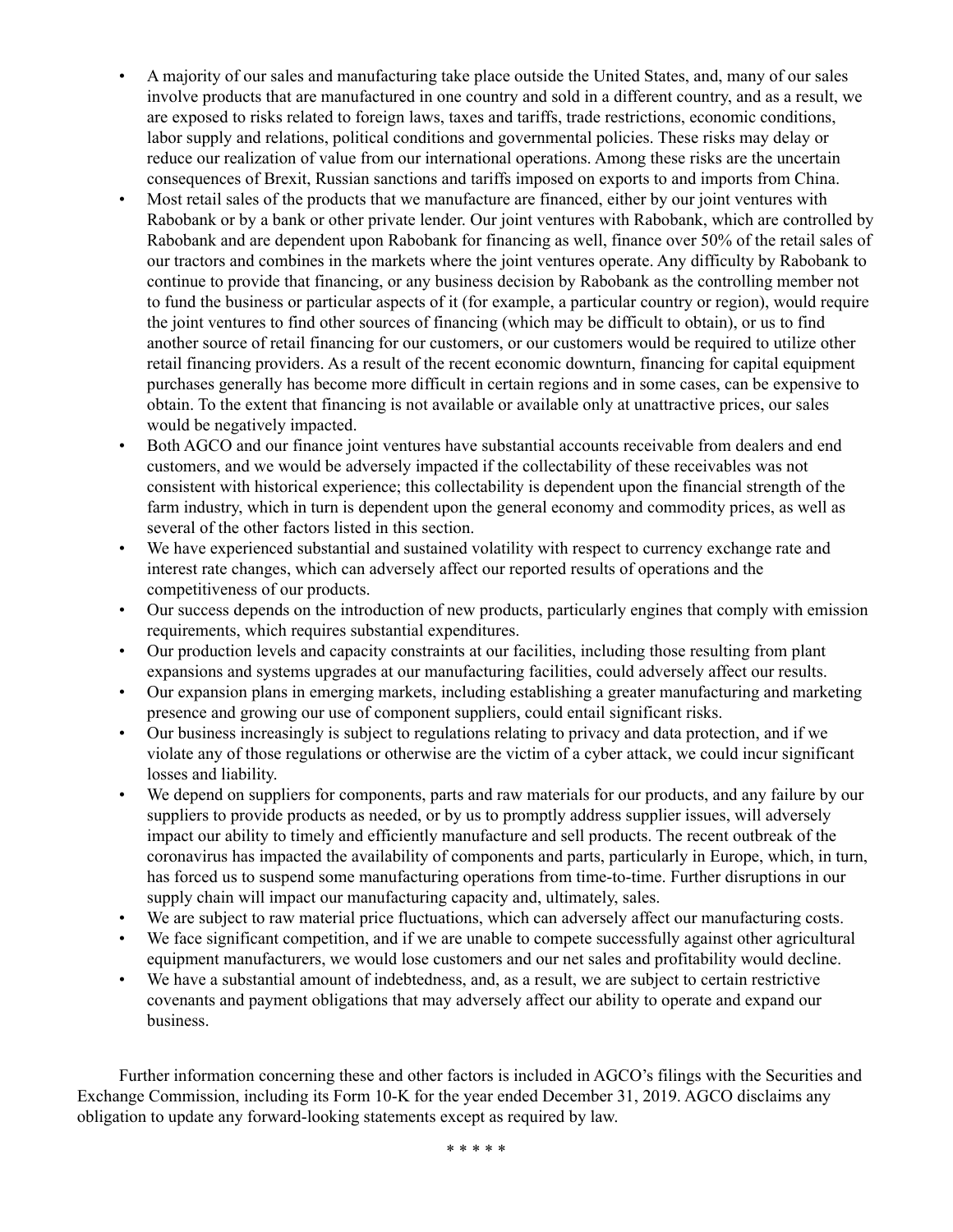## **About AGCO**

AGCO (NYSE: AGCO) is a global leader in the design, manufacture and distribution of agricultural solutions and delivers high-tech solutions for farmers feeding the world through its full line of equipment and related services. AGCO products are sold through five core brands, Challenger®, Fendt®, GSI®, Massey Ferguson® and Valtra®, supported by Fuse® smart farming solutions. Founded in 1990 and headquartered in Duluth, Georgia, USA, AGCO had net sales of \$9.0 billion in 2019. For more information, visit http://www.AGCOcorp.com. For company news, information and events, please follow us on Twitter: @AGCOCorp. For financial news on Twitter, please follow the hashtag #AGCOIR.

# # # # #

Please visit our website at www.agcocorp.com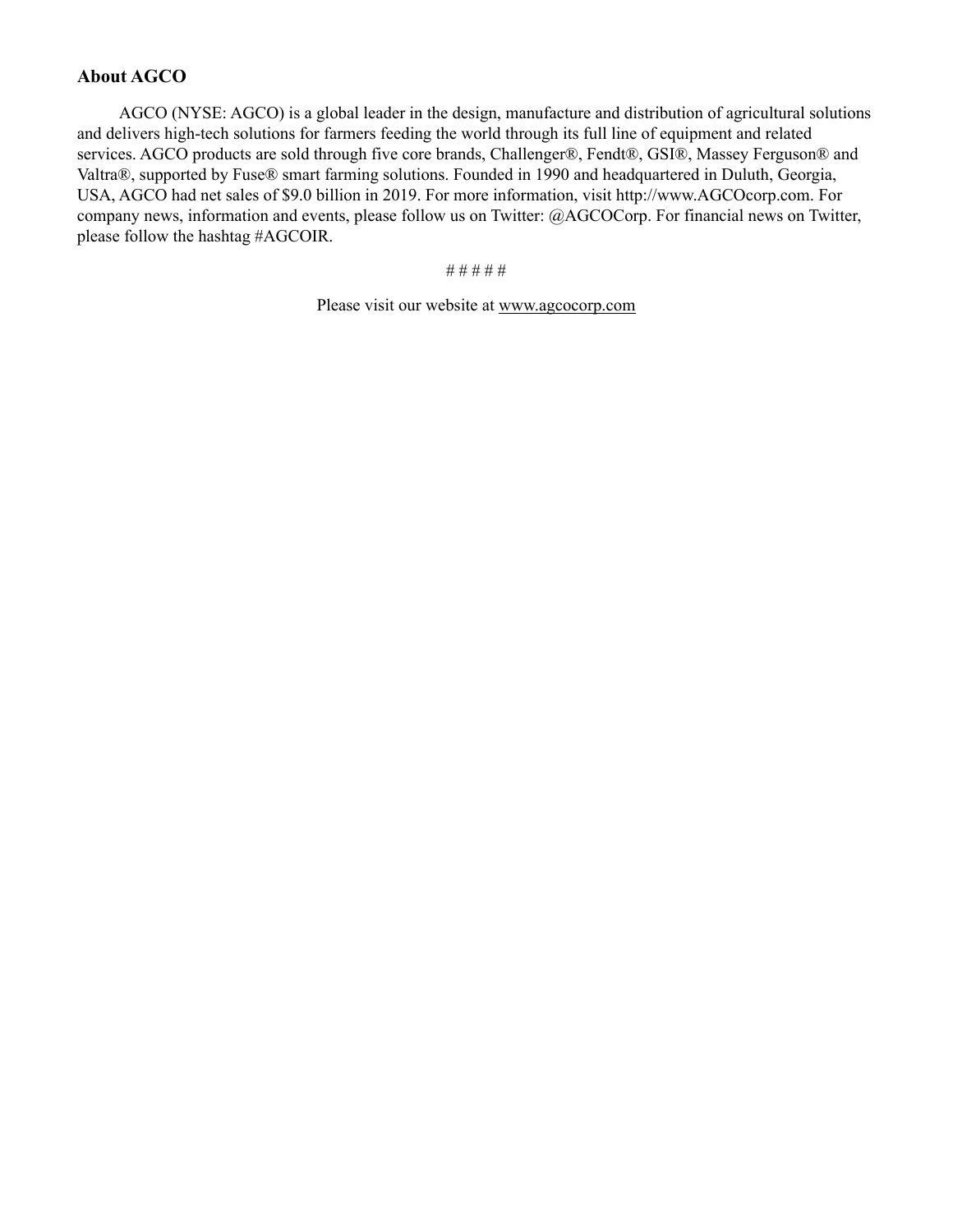## AGCO CORPORATION AND SUBSIDIARIES CONDENSED CONSOLIDATED BALANCE SHEETS (unaudited and in millions)

|                                                              |                          | March 31, 2020       |                      | December 31, 2019 |  |  |
|--------------------------------------------------------------|--------------------------|----------------------|----------------------|-------------------|--|--|
| <b>ASSETS</b>                                                |                          |                      |                      |                   |  |  |
| <b>Current Assets:</b>                                       |                          |                      |                      |                   |  |  |
| Cash and cash equivalents                                    | \$                       | 386.7                | $\mathcal{S}$        | 432.8             |  |  |
| Accounts and notes receivable, net                           |                          | 825.0                |                      | 800.5             |  |  |
| Inventories, net                                             |                          | 2,187.5              |                      | 2,078.7           |  |  |
| Other current assets                                         |                          | 410.8                |                      | 417.1             |  |  |
| Total current assets                                         |                          | 3,810.0              |                      | 3,729.1           |  |  |
| Property, plant and equipment, net                           |                          | 1,350.5              |                      | 1,416.3           |  |  |
| Right-of-use lease assets                                    |                          | 178.7                |                      | 187.3             |  |  |
| Investment in affiliates                                     |                          | 372.9                |                      | 380.2             |  |  |
| Deferred tax assets                                          |                          | 66.5                 |                      | 93.8              |  |  |
| Other assets                                                 |                          | 184.4                |                      | 153.0             |  |  |
| Intangible assets, net                                       |                          | 481.8                |                      | 501.7             |  |  |
| Goodwill                                                     |                          | 1,260.9              |                      | 1,298.3           |  |  |
| Total assets                                                 | $\overline{\mathcal{S}}$ | $7,705.7$ \$         |                      | 7,759.7           |  |  |
|                                                              |                          |                      |                      |                   |  |  |
| <b>LIABILITIES AND STOCKHOLDERS' EQUITY</b>                  |                          |                      |                      |                   |  |  |
| <b>Current Liabilities:</b>                                  |                          |                      |                      |                   |  |  |
| Current portion of long-term debt                            | \$                       | 1.9                  | $\sqrt{\frac{2}{5}}$ | 2.9               |  |  |
| Short-term borrowings                                        |                          | 166.2                |                      | 150.5             |  |  |
| Accounts payable                                             |                          | 821.9                |                      | 914.8             |  |  |
| Accrued expenses                                             |                          | 1,394.7              |                      | 1,654.2           |  |  |
| Other current liabilities                                    |                          | 177.4                |                      | 162.1             |  |  |
| Total current liabilities                                    |                          | 2,562.1              |                      | 2,884.5           |  |  |
| Long-term debt, less current portion and debt issuance costs |                          | 1,669.5              |                      | 1,191.8           |  |  |
| Operating lease liabilities                                  |                          | 140.6                |                      | 148.6             |  |  |
| Pension and postretirement health care benefits              |                          | 226.0                |                      | 232.1             |  |  |
| Deferred tax liabilities                                     |                          | 102.9                |                      | 107.0             |  |  |
| Other noncurrent liabilities                                 |                          | 314.0                |                      | 288.7             |  |  |
| <b>Total liabilities</b>                                     |                          | $\overline{5,015.1}$ |                      | 4,852.7           |  |  |
|                                                              |                          |                      |                      |                   |  |  |
| Stockholders' Equity:                                        |                          |                      |                      |                   |  |  |
| AGCO Corporation stockholders' equity:                       |                          |                      |                      |                   |  |  |
| Common stock                                                 |                          | 0.8                  |                      | $0.8\,$           |  |  |
| Additional paid-in capital                                   |                          |                      |                      | 4.7               |  |  |
| Retained earnings                                            |                          | 4,432.7              |                      | 4,443.5           |  |  |
| Accumulated other comprehensive loss                         |                          | (1,791.4)            |                      | (1, 595.2)        |  |  |
| Total AGCO Corporation stockholders' equity                  |                          | 2,642.1              |                      | 2,853.8           |  |  |
| Noncontrolling interests                                     |                          | 48.5                 |                      | 53.2              |  |  |
| Total stockholders' equity                                   |                          | 2,690.6              |                      | 2,907.0           |  |  |
| Total liabilities and stockholders' equity                   | $\overline{\mathcal{S}}$ | $7,705.7$ \$         |                      | 7,759.7           |  |  |

See accompanying notes to condensed consolidated financial statements.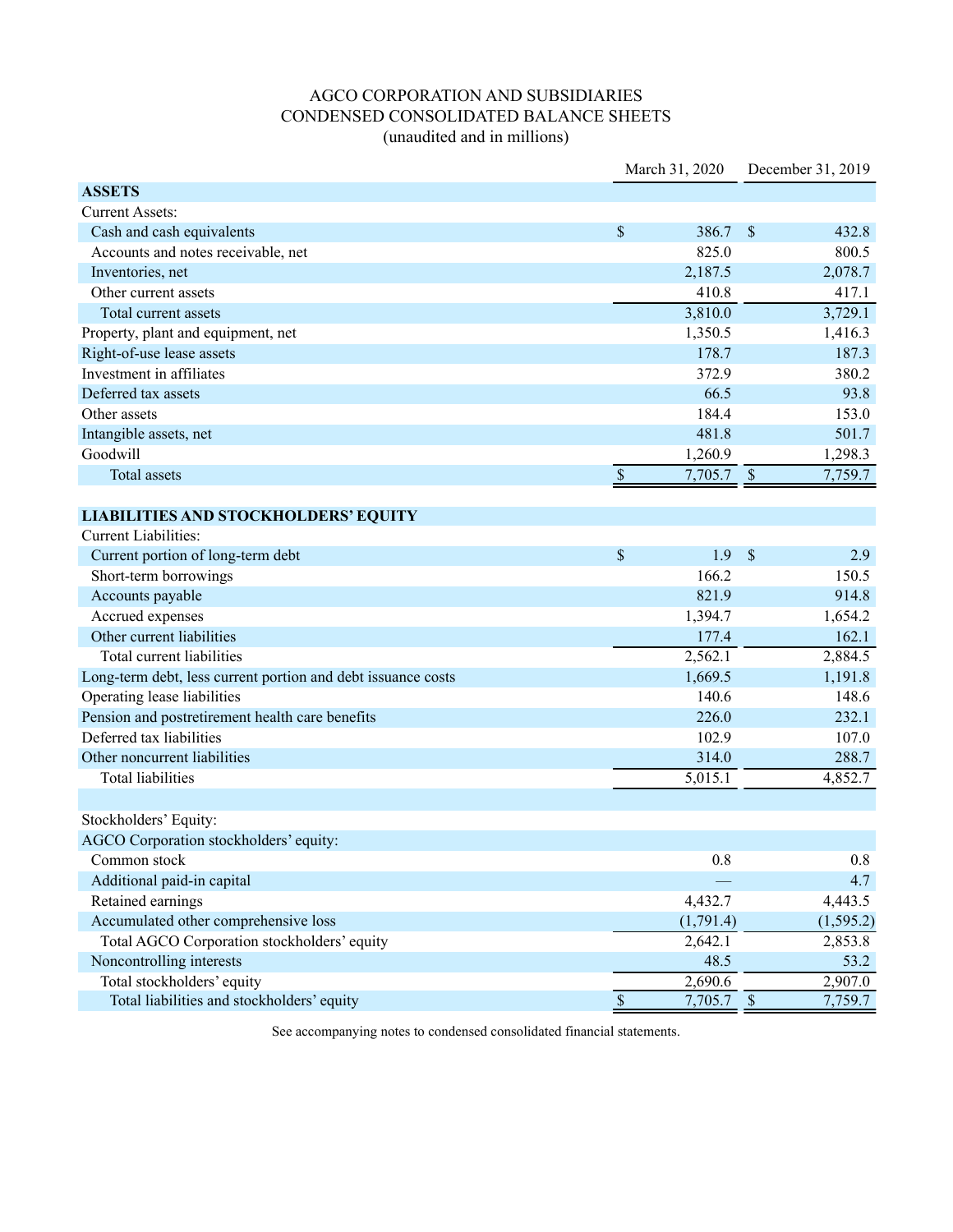## AGCO CORPORATION AND SUBSIDIARIES CONDENSED CONSOLIDATED STATEMENTS OF OPERATIONS (unaudited and in millions, except per share data)

|                                                                                | Three Months Ended March 31, |         |               |         |  |  |  |
|--------------------------------------------------------------------------------|------------------------------|---------|---------------|---------|--|--|--|
|                                                                                |                              | 2020    |               | 2019    |  |  |  |
| Net sales                                                                      | $\mathbf S$                  | 1,928.3 | $\mathbb{S}$  | 1,995.8 |  |  |  |
| Cost of goods sold                                                             |                              | 1,477.8 |               | 1,539.1 |  |  |  |
| Gross profit                                                                   |                              | 450.5   |               | 456.7   |  |  |  |
| Selling, general and administrative expenses                                   |                              | 247.6   |               | 262.2   |  |  |  |
| Engineering expenses                                                           |                              | 84.9    |               | 84.5    |  |  |  |
| Amortization of intangibles                                                    |                              | 15.0    |               | 15.3    |  |  |  |
| Bad debt expense                                                               |                              | 1.8     |               | 0.6     |  |  |  |
| Restructuring expenses                                                         |                              | 0.8     |               | 1.7     |  |  |  |
| Income from operations                                                         |                              | 100.4   |               | 92.4    |  |  |  |
| Interest expense, net                                                          |                              | 3.4     |               | 3.5     |  |  |  |
| Other expense, net                                                             |                              | 12.5    |               | 14.6    |  |  |  |
| Income before income taxes and equity in net earnings of affiliates            |                              | 84.5    |               | 74.3    |  |  |  |
| Income tax provision                                                           |                              | 29.4    |               | 19.4    |  |  |  |
| Income before equity in net earnings of affiliates                             |                              | 55.1    |               | 54.9    |  |  |  |
| Equity in net earnings of affiliates                                           |                              | 11.2    |               | 10.8    |  |  |  |
| Net income                                                                     |                              | 66.3    |               | 65.7    |  |  |  |
| Net income attributable to noncontrolling interests                            |                              | (1.6)   |               | (0.6)   |  |  |  |
| Net income attributable to AGCO Corporation and subsidiaries                   | \$                           | 64.7    | \$            | 65.1    |  |  |  |
| Net income per common share attributable to AGCO Corporation and subsidiaries: |                              |         |               |         |  |  |  |
| <b>Basic</b>                                                                   | \$                           | 0.86    | \$            | 0.85    |  |  |  |
| <b>Diluted</b>                                                                 | $\overline{\$}$              | 0.85    | $\mathbf{\$}$ | 0.84    |  |  |  |
| Cash dividends declared and paid per common share                              | \$                           | 0.16    | S.            | 0.15    |  |  |  |
| Weighted average number of common and common equivalent shares outstanding:    |                              |         |               |         |  |  |  |
| <b>Basic</b>                                                                   |                              | 75.3    |               | 76.6    |  |  |  |
| Diluted                                                                        |                              | 75.9    |               | 77.5    |  |  |  |

See accompanying notes to condensed consolidated financial statements.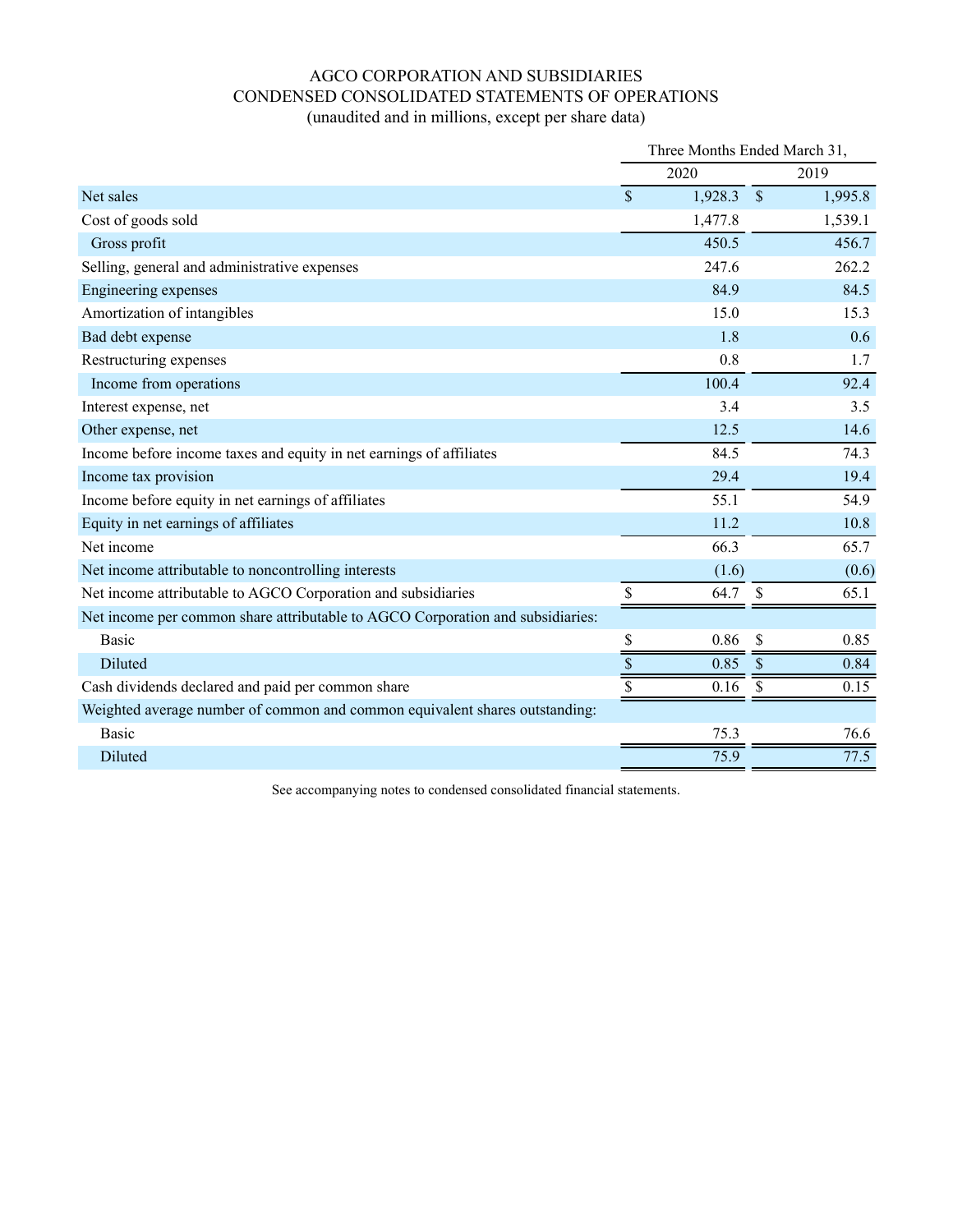## AGCO CORPORATION AND SUBSIDIARIES CONDENSED CONSOLIDATED STATEMENTS OF CASH FLOWS (unaudited and in millions)

|                                                                                |             | Three Months Ended March 31, |               |         |
|--------------------------------------------------------------------------------|-------------|------------------------------|---------------|---------|
|                                                                                |             | 2020                         |               | 2019    |
| Cash flows from operating activities:                                          |             |                              |               |         |
| Net income                                                                     | \$          | 66.3                         | $\mathcal{S}$ | 65.7    |
| Adjustments to reconcile net income to net cash used in operating activities:  |             |                              |               |         |
| Depreciation                                                                   |             | 51.6                         |               | 53.0    |
| Amortization of intangibles                                                    |             | 15.0                         |               | 15.3    |
| Stock compensation expense                                                     |             | 2.6                          |               | 12.5    |
| Equity in net earnings of affiliates, net of cash received                     |             | (11.2)                       |               | (10.1)  |
| Deferred income tax provision (benefit)                                        |             | 3.8                          |               | (8.6)   |
| Other                                                                          |             | 4.1                          |               | 0.8     |
| Changes in operating assets and liabilities:                                   |             |                              |               |         |
| Accounts and notes receivable, net                                             |             | (109.6)                      |               | (65.7)  |
| Inventories, net                                                               |             | (252.1)                      |               | (418.6) |
| Other current and noncurrent assets                                            |             | (65.4)                       |               | (4.9)   |
| Accounts payable                                                               |             | (32.7)                       |               | 127.5   |
| Accrued expenses                                                               |             | (206.7)                      |               | (107.7) |
| Other current and noncurrent liabilities                                       |             | 99.0                         |               | 10.9    |
| Total adjustments                                                              |             | (501.6)                      |               | (395.6) |
| Net cash used in operating activities                                          |             | (435.3)                      |               | (329.9) |
| Cash flows from investing activities:                                          |             |                              |               |         |
| Purchases of property, plant and equipment                                     |             | (60.6)                       |               | (60.9)  |
| Proceeds from sale of property, plant and equipment                            |             | 0.4                          |               |         |
| Investment in unconsolidated affiliates                                        |             | (2.5)                        |               |         |
| Net cash used in investing activities                                          |             | (62.7)                       |               | (60.9)  |
| Cash flows from financing activities:                                          |             |                              |               |         |
| Proceeds from indebtedness, net                                                |             | 559.8                        |               | 423.1   |
| Purchases and retirement of common stock                                       |             | (55.0)                       |               | (30.0)  |
| Payment of dividends to stockholders                                           |             | (12.1)                       |               | (11.5)  |
| Payment of minimum tax withholdings on stock compensation                      |             | (16.0)                       |               | (23.0)  |
| Payment of debt issuance costs                                                 |             |                              |               | (0.5)   |
| Investment by noncontrolling interests                                         |             |                              |               | 0.6     |
| Net cash provided by financing activities                                      |             | 476.7                        |               | 358.7   |
| Effects of exchange rate changes on cash, cash equivalents and restricted cash |             | (24.8)                       |               | (1.2)   |
| Decrease in cash, cash equivalents and restricted cash                         |             | (46.1)                       |               | (33.3)  |
| Cash, cash equivalents and restricted cash, beginning of period                |             | 432.8                        |               | 326.1   |
| Cash, cash equivalents and restricted cash, end of period                      | $\mathbb S$ | 386.7                        | $\sqrt{3}$    | 292.8   |

See accompanying notes to condensed consolidated financial statements.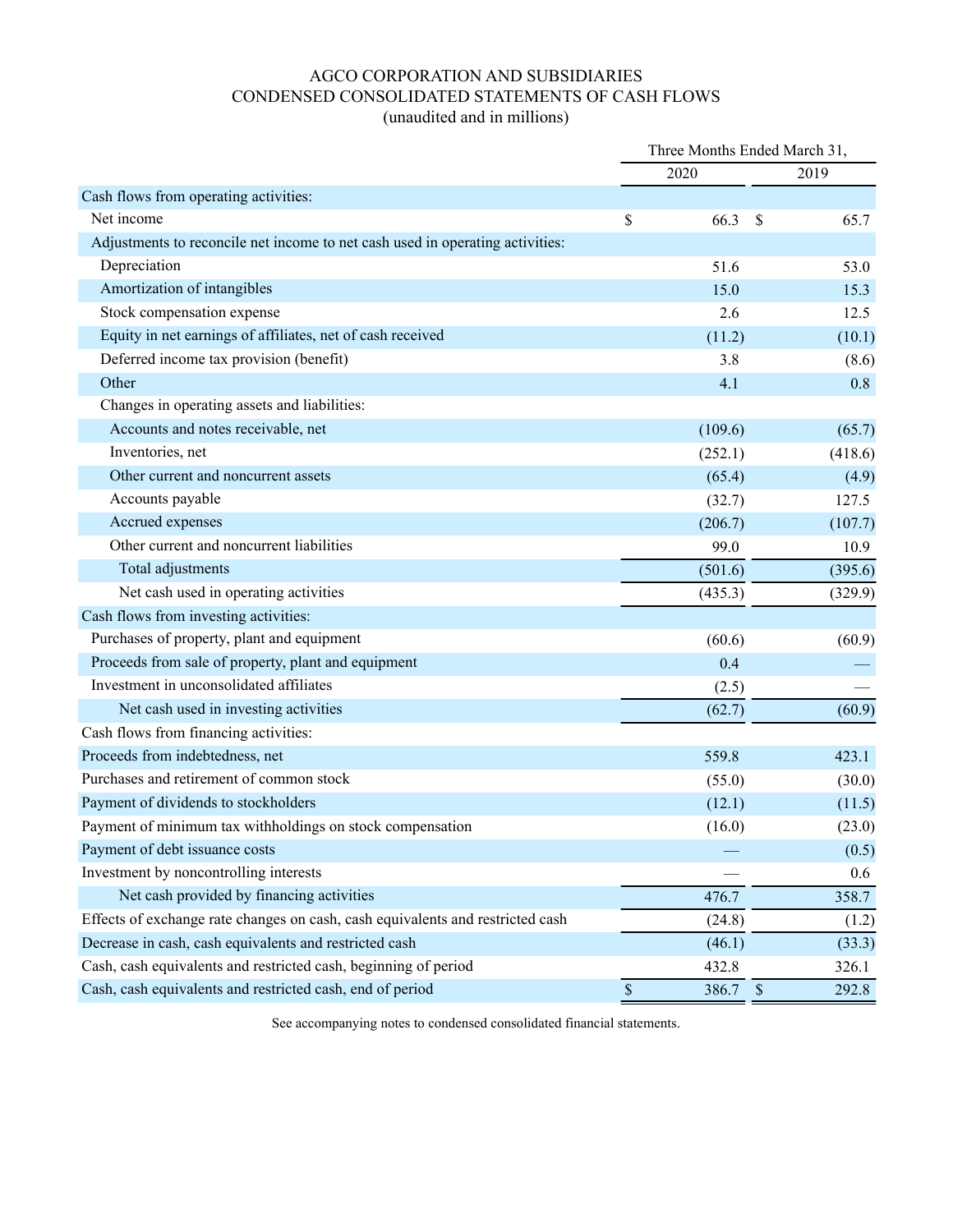## AGCO CORPORATION AND SUBSIDIARIES NOTES TO CONDENSED CONSOLIDATED FINANCIAL STATEMENTS (unaudited, in millions, except share amounts, per share data and employees)

# **1. STOCK COMPENSATION EXPENSE**

The Company recorded stock compensation expense as follows (in millions):

|                                              | Three Months Ended March 31, |     |      |     |  |  |  |  |  |
|----------------------------------------------|------------------------------|-----|------|-----|--|--|--|--|--|
|                                              | 2020                         |     | 2019 |     |  |  |  |  |  |
| Cost of goods sold                           |                              |     |      |     |  |  |  |  |  |
| Selling, general and administrative expenses |                              | 2.5 |      | 120 |  |  |  |  |  |
| Total stock compensation expense             |                              | 2.6 |      |     |  |  |  |  |  |

## **2. RESTRUCTURING EXPENSES**

From 2014 through 2020, the Company announced and initiated several actions to rationalize employee headcount at various manufacturing facilities and administrative offices located in Europe, South America, Africa, China and the United States to reduce costs in response to softening global market demand and lower production volumes. The aggregate headcount reduction was approximately 4,160 employees between 2014 and 2019. The Company had approximately \$4.8 million of severance and related costs accrued as of December 31, 2019. During the three months ended March 31, 2020, the Company recorded an additional \$0.8 million of severance and related costs associated with further rationalizations in connection with the termination of approximately 10 employees, and paid approximately \$1.9 million of severance and associated costs. The remaining \$3.6 million of accrued severance and other related costs as of March 31, 2020, inclusive of approximately \$0.1 million of negative foreign currency translation impacts, are expected to be paid primarily during 2020.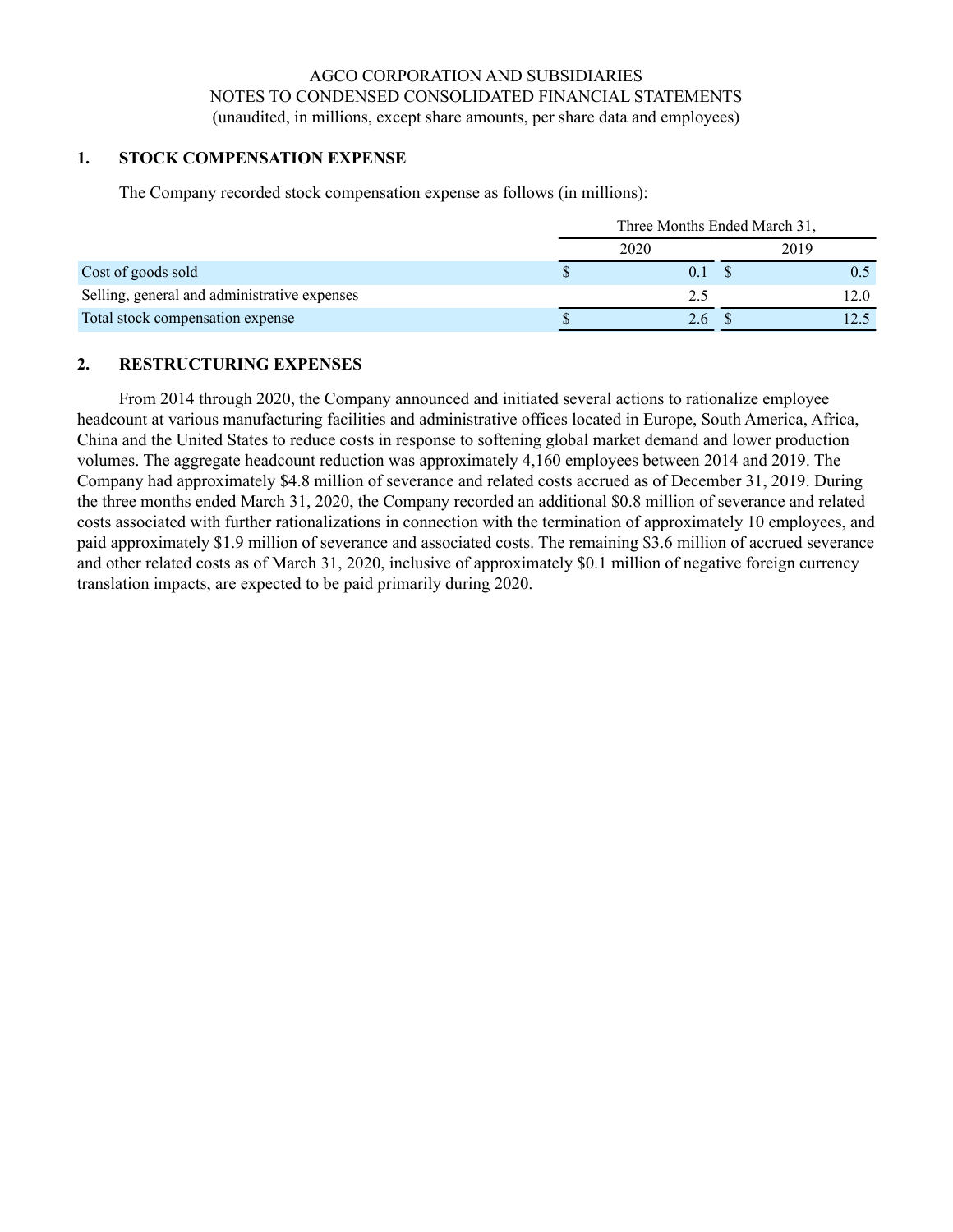## **3. INDEBTEDNESS**

Long-term debt at March 31, 2020 and December 31, 2019 consisted of the following (in millions):

|                                                    |     | March 31, 2020 | December 31, 2019 |
|----------------------------------------------------|-----|----------------|-------------------|
| Senior term loan due 2022                          | \$. | $164.3$ \$     | 168.1             |
| Credit facility, expires 2023                      |     | 504.0          |                   |
| 1.002% Senior term loan due 2025                   |     | 273.9          | 280.2             |
| Senior term loans due between 2021 and 2028        |     | 719.9          | 736.2             |
| Other long-term debt                               |     | 11.3           | 12.5              |
| Debt issuance costs                                |     | (2.0)          | (2.3)             |
|                                                    |     | 1,671.4        | 1,194.7           |
| Less:                                              |     |                |                   |
| Current portion of other long-term debt            |     | (1.9)          | (2.9)             |
| Total long-term indebtedness, less current portion |     | 1,669.5        | 1,191.8           |

As of March 31, 2020 and December 31, 2019, the Company had short-term borrowings due within one year of approximately \$166.2 million and \$150.5 million, respectively.

On April 9, 2020, the Company entered into an amendment to its \$800.0 million multi-currency revolving credit facility to include incremental term loans ("incremental term loans") that allow the Company to borrow an aggregate principal amount of  $\epsilon$ 235.0 million and \$267.5 million, respectively (or an aggregate of approximately \$524.4 million as of April 9, 2020). Amounts can be drawn on the incremental term loans at any time prior to maturity, but must be drawn down proportionately. Amounts drawn must be in a minimum principal amount of \$100.0 million and integral multiples of \$50.0 million in excess thereof. Once amounts have been repaid, those amounts are not permitted to be re-drawn. The maturity date of the incremental term loans is April 8, 2022. On April 15, 2020, the Company borrowed €117.5 million and \$133.8 million, respectively, (or an aggregate of approximately \$261.5 million) of incremental term loans. The Company simultaneously repaid €100.0 million (or approximately \$108.7 million) of its revolving credit facility from the borrowings received.

## **4. INVENTORIES**

Inventories at March 31, 2020 and December 31, 2019 were as follows (in millions):

|                              | March 31, 2020 |         | December 31, 2019 |         |
|------------------------------|----------------|---------|-------------------|---------|
| Finished goods               |                | 796.6   |                   | 780.1   |
| Repair and replacement parts |                | 614.6   |                   | 611.5   |
| Work in process              |                | 259.7   |                   | 213.4   |
| Raw materials                |                | 516.6   |                   | 473.7   |
| Inventories, net             |                | 2,187.5 |                   | 2,078.7 |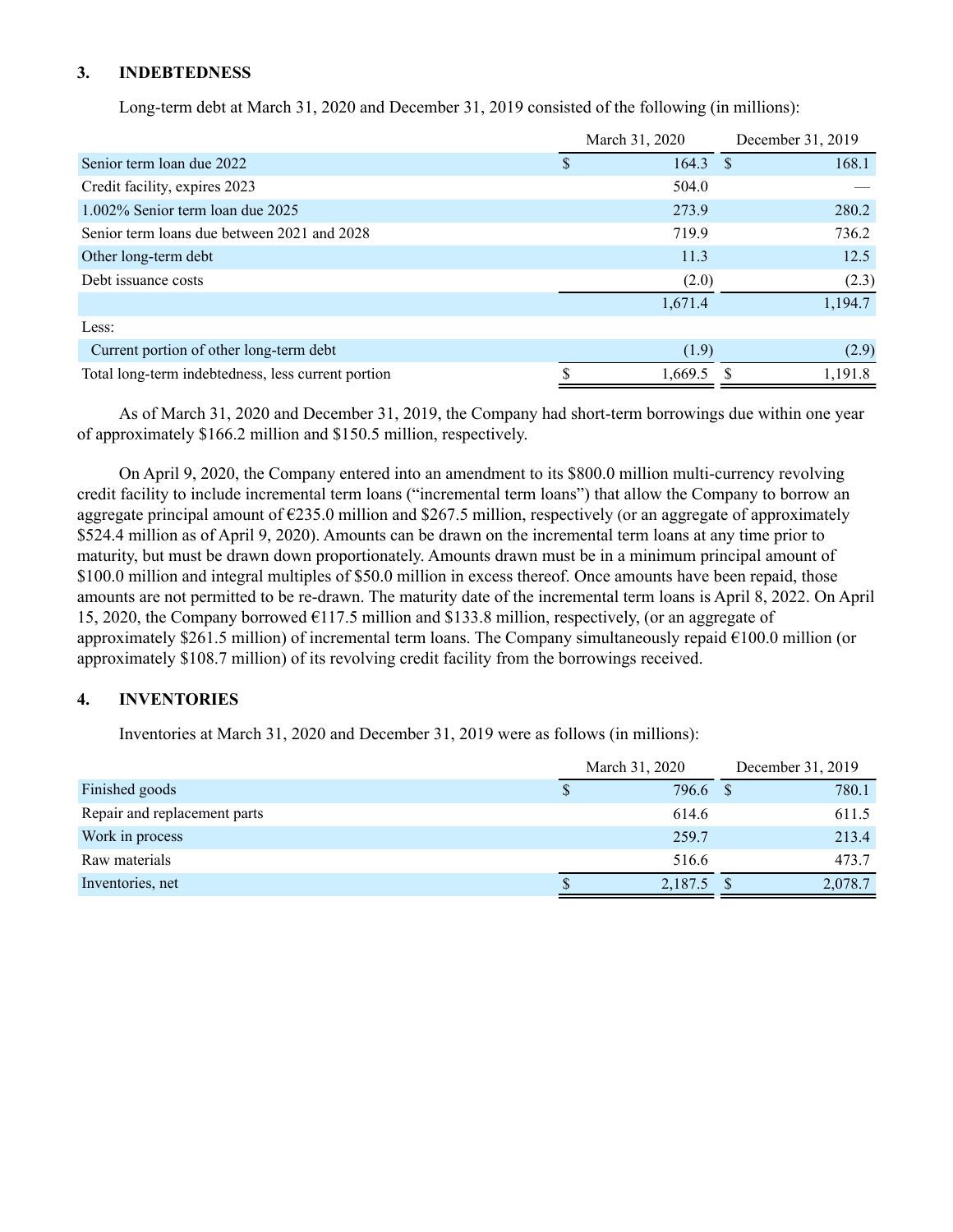## **5. ACCOUNTS RECEIVABLE SALES AGREEMENTS**

The Company has accounts receivable sales agreements that permit the sale, on an ongoing basis, of a majority of its wholesale receivables in North America, Europe and Brazil to its U.S., Canadian, European and Brazilian finance joint ventures. As of March 31, 2020 and December 31, 2019, the cash received from receivables sold under the U.S., Canadian, European and Brazilian accounts receivable sales agreements was approximately \$1.5 billion and \$1.6 billion, respectively.

Losses on sales of receivables associated with the accounts receivable financing facilities discussed above, reflected within "Other expense, net" in the Company's Condensed Consolidated Statements of Operations, were approximately \$8.1 million and \$8.7 million, respectively, during the three months ended March 31, 2020 and 2019.

The Company's finance joint ventures in Europe, Brazil and Australia also provide wholesale financing directly to the Company's dealers. As of March 31, 2020 and December 31, 2019, these finance joint ventures had approximately \$85.3 million and \$104.3 million, respectively, of outstanding accounts receivable associated with these arrangements. In addition, the Company sells certain trade receivables under factoring arrangements to other financial institutions around the world.

#### **6. NET INCOME PER SHARE**

A reconciliation of net income attributable to AGCO Corporation and subsidiaries and weighted average common shares outstanding for purposes of calculating basic and diluted net income per share for the three months ended March 31, 2020 and 2019 is as follows (in millions, except per share data):

|                                                                                                                                             | Three Months Ended March 31, |      |      |                  |  |
|---------------------------------------------------------------------------------------------------------------------------------------------|------------------------------|------|------|------------------|--|
|                                                                                                                                             |                              | 2020 | 2019 |                  |  |
| Basic net income per share:                                                                                                                 |                              |      |      |                  |  |
| Net income attributable to AGCO Corporation and subsidiaries                                                                                |                              | 64.7 |      | 65.1             |  |
| Weighted average number of common shares outstanding                                                                                        |                              | 75.3 |      | 76.6             |  |
| Basic net income per share attributable to AGCO Corporation and subsidiaries                                                                |                              | 0.86 |      | 0.85             |  |
| Diluted net income per share:                                                                                                               |                              |      |      |                  |  |
| Net income attributable to AGCO Corporation and subsidiaries                                                                                |                              | 64.7 | -S   | 65.1             |  |
| Weighted average number of common shares outstanding                                                                                        |                              | 75.3 |      | 76.6             |  |
| Dilutive stock-settled appreciation rights, performance share awards and restricted<br>stock units                                          |                              | 0.6  |      | 0.9 <sup>°</sup> |  |
| Weighted average number of common shares and common share equivalents<br>outstanding for purposes of computing diluted net income per share |                              | 75.9 |      | 77.5             |  |
| Diluted net income per share attributable to AGCO Corporation and subsidiaries                                                              |                              | 0.85 |      | 0.84             |  |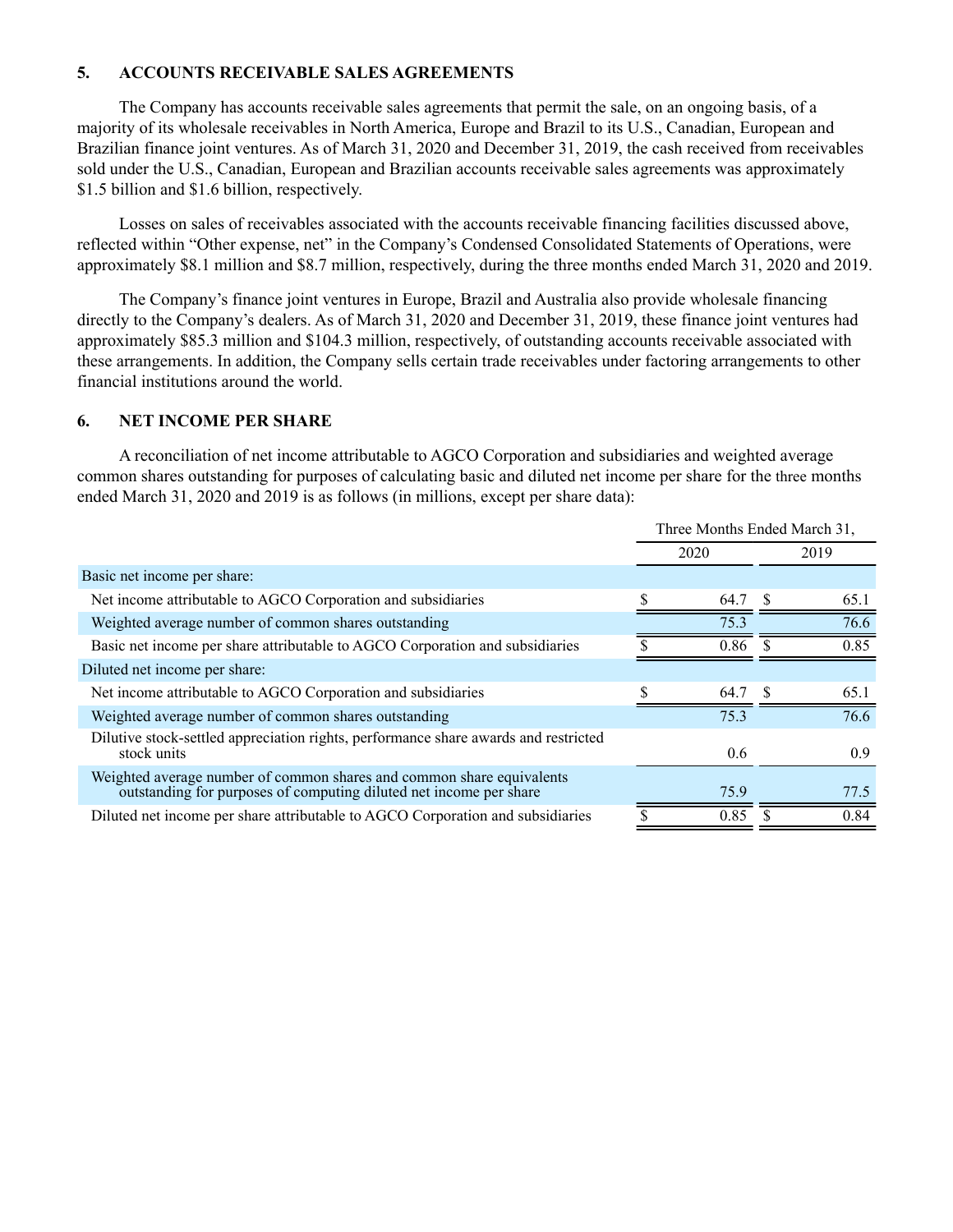## **7. SEGMENT REPORTING**

The Company's four reportable segments distribute a full range of agricultural equipment and related replacement parts. The Company evaluates segment performance primarily based on income from operations. Sales for each segment are based on the location of the third-party customer. The Company's selling, general and administrative expenses and engineering expenses are generally charged to each segment based on the region and division where the expenses are incurred. As a result, the components of income from operations for one segment may not be comparable to another segment. Segment results for the three months ended March 31, 2020 and 2019 are as follows (in millions):

| Three Months Ended March 31,  |    | North<br>America |    | South<br>America |    | Europe/<br>Middle East | Asia/<br>Pacific/Africa |     | Consolidated |
|-------------------------------|----|------------------|----|------------------|----|------------------------|-------------------------|-----|--------------|
| 2020                          |    |                  |    |                  |    |                        |                         |     |              |
| Net sales                     | S. | 551.9            | -S | 153.9            | -S | 1,113.3                | 109.2                   |     | 1,928.3      |
| Income (loss) from operations |    | 60.9             |    | (8.8)            |    | 102.3                  | (1.3)                   |     | 153.1        |
| 2019                          |    |                  |    |                  |    |                        |                         |     |              |
| Net sales                     | \$ | 496.2            | -S | 156.1            | S  | $1,210.6$ \$           | 132.9                   | - S | 1,995.8      |
| Income (loss) from operations |    | 30.6             |    | (8.5)            |    | 127.7                  | 3.4                     |     | 153.2        |

A reconciliation from the segment information to the consolidated balances for income from operations is set forth below (in millions):

|                                     |      | Three Months Ended March 31, |  |      |        |
|-------------------------------------|------|------------------------------|--|------|--------|
|                                     | 2020 |                              |  | 2019 |        |
| Segment income from operations      |      | 153.1                        |  |      | 153.2  |
| Corporate expenses                  |      | (34.4)                       |  |      | (31.8) |
| Amortization of intangibles         |      | (15.0)                       |  |      | (15.3) |
| Stock compensation expense          |      | (2.5)                        |  |      | (12.0) |
| Restructuring expenses              |      | (0.8)                        |  |      | (1.7)  |
| Consolidated income from operations |      | 100.4                        |  |      | 92.4   |